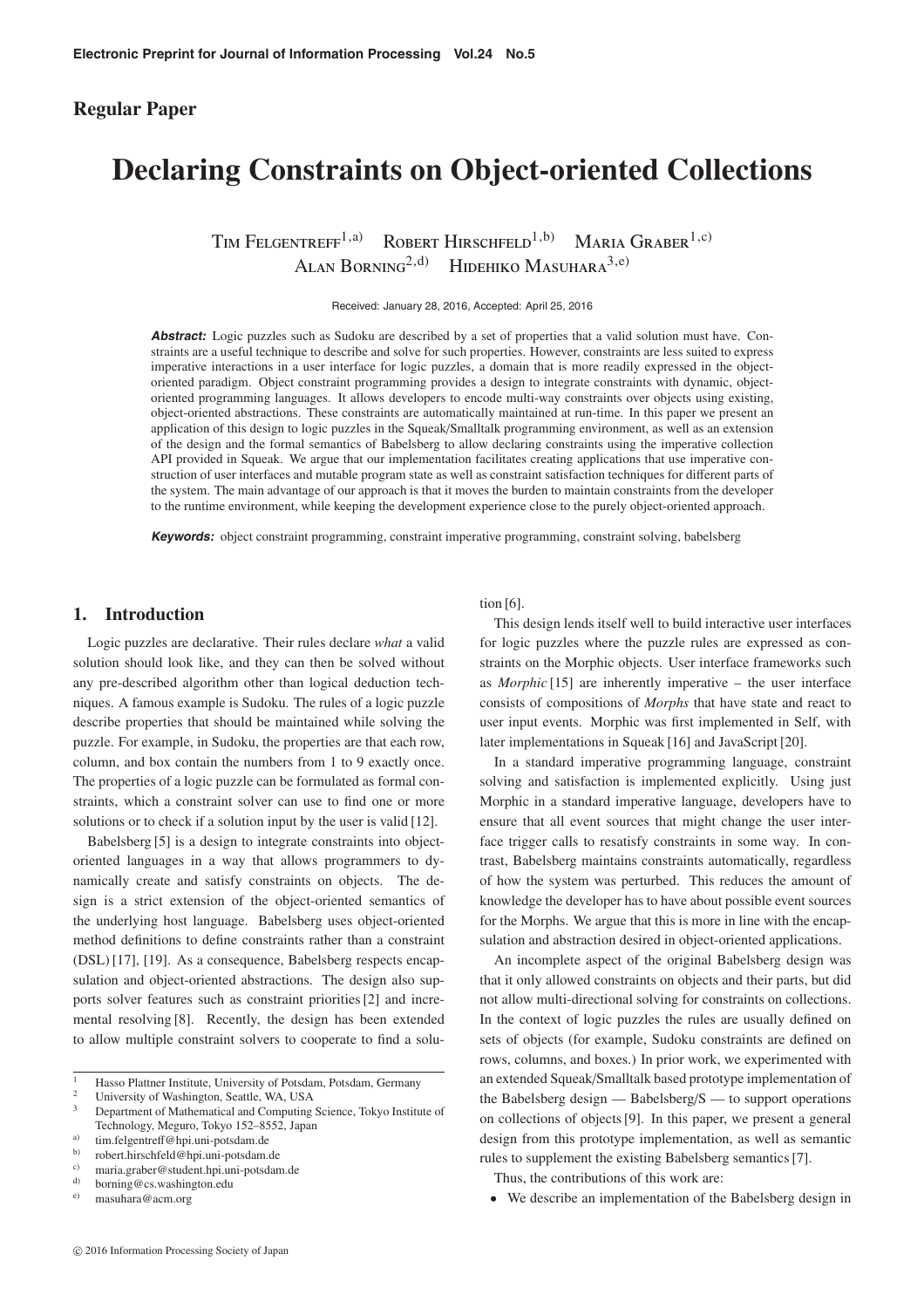Squeak/Smalltalk.

- We describe an extension to Babelsberg that let the programmer conveniently specify constraints on collections that works even if the underlying solver does not support collection types.
- We present a technique for Morphic applications to interact with constraints, using as a running example an interactive Sudoku application where constraints are resolved in response to user input, and constraint solving affects the user interface display.
- In an appendix, we present semantic rules to supplement the formal Babelsberg design to support collection predicates. To simplify the rules for the semantics, however, we assume the solver supports uninterpreted functions to represent field access (but not collections).

## **2. Object Constraint Programming in Squeak**

This section describes how constraints are expressed in our Squeak implementation of Babelsberg, called Babelsberg/S. For our examples, we use the rules of a Sudoku puzzle.

|  | $\alpha$ constraint := $\Gamma$ |  |  |                                          |  |  |
|--|---------------------------------|--|--|------------------------------------------|--|--|
|  |                                 |  |  | 2 (sudoku at: 1 at: 1) between: 1 and: 9 |  |  |
|  | 3 ] alwaysSolveWith: solver.    |  |  |                                          |  |  |

Listing 1: Defining the domain of a Sudoku cell.

Listing 1 shows the constraint for defining the domain of one Sudoku cell. In general, a constraint in Babelsberg/S is specified as a block that evaluates to a boolean — if the block evaluates to true, the constraint is satisfied. As mentioned in Section 1, this block contains Smalltalk code, rather than code written in a separate DSL. The variable sudoku in Listing 1 represents the grid of cells in the interactive application from the outer scope and the method between: and: is a predefined predicate on Squeak numbers that just checks whether the receiver's value is between the upper- and lower-bound arguments. To actually turn this code in into a constraint that can be handed to a solver, we send the message alwaysSolveWith: to the block, passing as argument an instance that implements the interface of the Bablelsberg/S ConstraintSolver class. (It is also possible to solve the constraint with a default constraint solver, which is global inside the Squeak image, by sending alwaysTrue.) While the Smalltalk block can contain arbitrary Smalltalk code, asking the system to interpret it as a constraint puts the same restrictions on the expressions insides the block as for previous implementations of Babelsberg [5], [6]. These are a) an expression that is used as a constraint must evaluate to a boolean (the constraint is that it evaluate to true), b) the expression should return the same result on repeated evaluation (so that, for example, a random number generator would not qualify), and c) the expression should be free of side-effects.

#### **Translating Constraints in Babelsberg**/**S**

To translate the Smalltalk expression into a form suitable for a constraint solver, the constraint block is executed in a different execution mode called *constraint construction mode* which uses symbolic execution [3], [13] to create constraint expressions from



**Fig. 1** The architecture of Babelsberg/S constraint construction mode.

the code. The block is only evaluated in constraint construction mode when either alwaysTrue or alwaysSolveWith: are sent to it, otherwise it is just an ordinary Squeak block.

Squeak/Smalltalk includes an in-image Smalltalk interpreter that we instrumented to implement our constraint construction mode. The resulting architecture is shown in **Fig. 1**. Squeak stack frames can be reified into instances of subclasses of the ContextPart class. These provide methods to interpret each bytecode, a facility used by the Squeak debugger. Babelsberg/S uses the instruments this interpretation to evaluate the bytecodes in the constraint block. The alwaysTrue method creates a new Process (a Smalltalk green-thread) that is interpreted stepwise using the interface of the ContextPart objects. Where interpretation in constraint construction mode deviates from normal Smalltalk semantics, we use ContextS [10] to instrument methods whose behavior needs to change inside a constraint construction mode layer.

Consider the constraint in Listing 1: the block [(sudoku at: 1 at: 1) between: 1 and: 9] is compiled into bytecode. A new Squeak process is created (but not scheduled) by sending the method newProcess to it. The process has a stack with exactly one frame (a ContextPart object.) That frame's program counter is set to 0 and it contains the bytecode for the constraint block. The Babelsberg/S interpreter then steps through this frame by interpreting the bytecodes one by one, including doing method lookup and creating new frames as needed. An important consequence of this is that a variable binding that is used as receiver in a constraint block cannot be allowed to change, because then the lookup, and thus the constructed constraint, might be invalid. Thus, for Listing 1, the solver cannot simply find a collection that already satisfies the constraint and change the binding of the sudoku variable. Instead, it has to change the contents of the underlying collection to satisfy the constraint. This restriction does not apply to bindings that were created during constraint construction, such as return values of methods – so the solver can (and will) change what the method at:at: returns when sent to sudoku.

The modified interpreter creates ConstraintVariable objects for instance variables that are accessed through accessor methods. All methods are then called on these ConstraintVariable objects. Operator methods such as +, -, or <= construct constraint expressions instead of evaluating directly. Other methods that the solver does not directly support are partially evaluated to break them down into these primitive operations. In the case of between:and:, for example, the constraint constructed from partially evaluating the method would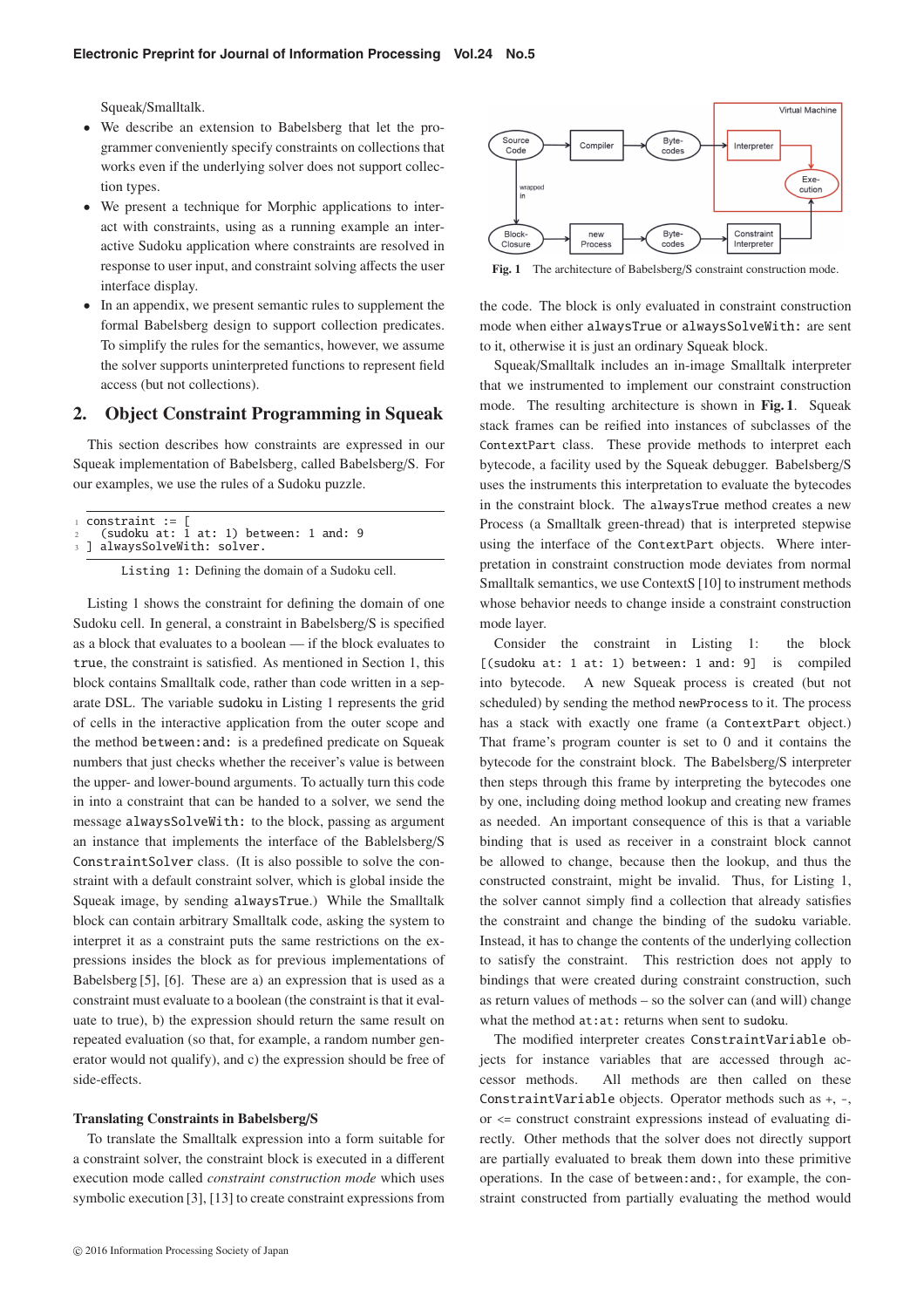be equivalent to specifying  $n \geq 1$  ower and:  $[n \leq 1]$  upper  $\exists$  directly. If the method evolves, the constructed constraints automatically change as well, since they are constructed from the same underlying code. By re-using existing methods in this way, Babelsberg/S supports the object-oriented abstractions that already exist in the system. This is equivalent to the Babelsberg implementations in Ruby and JavaScript [5].

Additionally, the interpreter creates instance-specific method wrappers to intercept access to these variables. The wrappers delegate read and write access to the corresponding ConstraintVariable, which calls the solver as needed to keep the constraints satisfied and returns the value of the variable from the solver's solution.

In contrast to JavaScript or Ruby, Squeak/Smalltalk does not allow instance-specific behavior directly. All methods and instance variables are declared on the class. However, wrapping accessors on the class of any encountered object would cause all instances of that class in the system to go through our wrapper, which imposes considerable performance overhead. To wrap only the encountered instances, we create anonymous subclasses of their class, and use Smalltalks become: facility to change the class of the object to the anonymous subclass. We then install our wrappers only on this instance-specific subclass.

This solution to instance-specific behavior means that there is no run-time overhead when using objects that have no constraints on them. Constrained objects are easily discovered through Smalltalk's meta-programming interface, because their class has no name and only wraps the accessors encountered in the constraint. We encountered methods in the core system that check for the class of its arguments not using the isKindOf: method (which works correctly for instances of subclasses), but by directly comparing the class pointer. Although one might consider this as a bug in the method, we are working on a solution to instancespecific behavior that is completely transparent to these common uses of meta-programming.

After constraint construction has interpreted the block, the generated constraint expressions are added to a Constraint object, which is passed to the constraint solver. We explain the solving process in more detail in Section 3.3. If solving succeeds, the method alwaysSolveWith: returns the newly created constraint object. This object can then be used for reflection (e.g., to inspect which variables participate in the constraint) as well as to dynamically disable and re-enable the constraint. If solving fails, an exception is raised, which must be handled by the programmer. In that case, the constraint is not added and the system remains unperturbed.

## **3. Constraints on Collections of Objects**

The original Babelsberg design did not support constraints on collections directly; rather, it was proposed to use a specialized solver for collections [5]. The reason for this were two-fold:

First, imperative control-flow structures like unbounded loops and early multiple returns do not work with our previous design for constraint construction mode. A core problem with constraints over collections is that, in imperative code, predicates are expressed through loops over the length of the collection. This

poses problems when the length of the collection is not fixed that could lead to unbounded unrolling. In the presence of early returns in the code block of the loop, not enough of the loop might be unrolled and the system might miss possible solutions. Other constraint programming systems such as Backtalk [18] or OPL [21] deal with this by providing special collection operators such as forall to express constraints, and by disallowing imperative control flow statements inside of these functions. For Babelsberg, however, we find this solution undesirable since we want to support ordinary object-oriented code and re-use the existing predicate methods on collections.

Second, our original design relied on the solvers supporting the basic operations (such arithmetic) that are used in constraints. For collections, that means the solvers would have to support field access and variable sized collections, if these are available in the language. Many solvers that are used in interactive systems do not support this, however. In Babelsberg, we want to support and use many different solvers in a cooperating fashion, and we cannot rely on support for collections. A key issue in this extension to our design is thus the translation of collection predicates into constraints in a way that does not require the underlying solver to support collections.

To model an entire Sudoku puzzle, we need to assert the constraint given in Listing 1 for each cell. With the existing Babelsberg design, this would either require a solver for collections that supports domains for numbers, or alternatively, loop over the cells imperatively, as shown in Listing 2.

|               | ⊥ (1 to: sudoku size) do: [:index      |  |  |  |  |  |  |  |
|---------------|----------------------------------------|--|--|--|--|--|--|--|
| $2^{\circ}$   | [(sudoku at: index) between: 1 and: 9] |  |  |  |  |  |  |  |
| $\mathcal{R}$ | alwaysSolveWith: solver].              |  |  |  |  |  |  |  |

Listing 2: Defining the domain of Sudoku cells with a loop.

The code has two main problems, however. First, if we consider collections that can grow (or shrink), these constraints would then be incorrect — they would either have to be redacted and the loops re-executed or after adding the above constraints once any changes to the size of the collection must be prohibited. Second, many object-oriented languages including Squeak/Smalltalk come with APIs to work with collections, and rather than iterating manually, a method such as allDifferent, if available on the Collection class, should work in a constraint, because it satisfies our restrictions on constraint expressions that they return a boolean and are free of side-effects. The developer should not have to know that this method encapsulates a loop over the collection to decide if it can be used in constraints:

#### <sup>1</sup> [collection allDifferent] alwaysTrue.

The formal design of Babelsberg indeed does support such methods, but only for solving in the *forward direction*, that is, to execute them and use the result as a constant [7]. In this case, solving in the forward direction would be of little use, however, since if the result of the call to allDifferent is not already true, there is nothing the system can do, since the result when treated as a constant is simply false.

Supporting collections in constraints more directly is thus useful in this application, and more generally in any application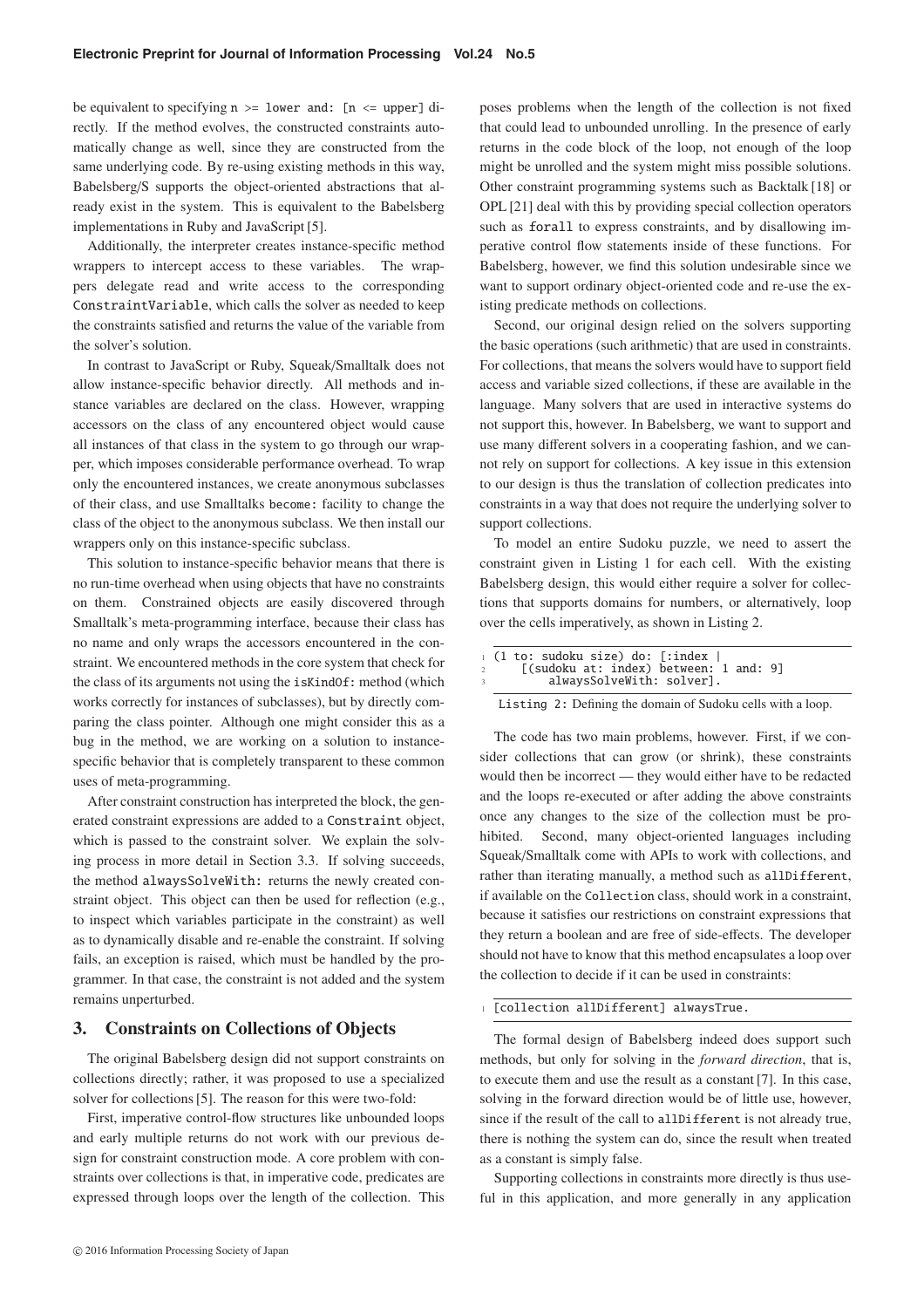that deals with finite domain problems as well as representations of those problems (graphical or otherwise) that are more readily expressed using imperative code. This combination makes a Sudoku application a good example of the kinds of applications we want to support with our design.

There are a number of collection predicates that are commonly used in constraints and that would be useful to support. For these, we propose that implementers of Babelsberg-like languages must check their actual implementation and decide for each if they should allow them in a modified form of constraint construction mode. In this mode, rather than simply executing through complex methods involving loops, we convert any operations involving collection elements that are used as tests into constraints. Any indexing variable is treated as read-only. If the test would trigger an early return, we ignore the return and continue.

Depending on the type of recognized test, the generated constraints must then be added to a conjunction or disjunction. The system determines whether to use a conjunction or disjunction if the method uses an early return optimization. If, depending on an element test, the method would early return true, the tests must be combined in a disjunction, since it is enough to satisfy just one test to have the method return the same. Otherwise, the elements are negated and added in to a conjunction. Thus, an implementation of allDifferent as in Listing 3 would be turned into a conjunction of pair-wise inequality constraints.

|                | allDifferent                                                      |  |
|----------------|-------------------------------------------------------------------|--|
|                | $2 \t1$ to: self length do: $\lceil :i \rceil$                    |  |
|                | $\frac{1}{3}$ 1 to: self length do: $\lceil : \frac{1}{3} \rceil$ |  |
| 4              | $(i \tilde{i} = j \text{ and: } [(self at: i) = (self at: j)])$   |  |
| $\overline{5}$ | ifTrue: [↑ false]]]                                               |  |
|                | $6$ T true                                                        |  |

Listing 3: A possible implementation of allDifferent.

The code for allDifferent would be expanded into a conjunction of constraints, because the early return is false. The constraints in the conjunction would be for the tests to that early return, pair-wise constraining (self at: i) = (self at: j) to be false (with the values of i and j fixed for each constraint). In addition, supposing the length method represents a field access, this field is also used in the constraint, and thus the system can track any change to this field to trigger regenerating the constraints on the collection.

Some common predicates available on collections in Squeak/Smalltalk are translated as per **Table 1**. Note that both the test if some element satisfies a particular predicate as well as the test for membership—the latter being a special case of the former—require a disjunction. Without any other constraints, and since our design does not use Prolog-style backtracking, they would probably always be satisfied by setting the first—or last, depending on the concrete implementation—element of the array. Even though this list contains only a few predicates, in practice many languages come only with a small set of

**Table 1** Mapping collection predicates to declarative representation.

| anySatisfy:  | $\exists x \in \text{array} : f(x)$      |
|--------------|------------------------------------------|
| noneSatisfy: | $\forall x \in \text{array} : \neg f(x)$ |
| allSatisfy:  | $\forall x \in \text{array} : f(x)$      |
| includes:    | $y.\exists x \in \text{array}.x = y$     |
|              |                                          |

primitive collection types that are supported at a language level. Languages with a rich collection library such as Common Lisp or Squeak/Smalltalk [11] are built around a small number of types and primitive operations to access and store indexed elements in an object. Thus, implementing the special support needed to provide these basic predicates enables their use in a variety of contexts, including methods that are built on top of these predicates.

An advantage of this general approach to supporting constraints on collections multi-directionally is that we can now also express parts of the Sudoku user interface using constraints using only the existing methods available for Morphs. For example, to ensure that the cells always have the correct size to fill the Sudoku UI, we could use the constraint given in Listing 4. Using this constraint, we abstract from the division operation on 2d points (the return value of the extent method for Morphs) and we allow the user to manipulate both the size of the Sudoku UI as well as the size of a single cell, and have the rest of the user interface react to update the UI consistently.

|--|

Listing 4: Constraining graphical cell sizes.

#### **3.1 Constraints on User-Defined Methods**

We do not intend for language implementers to support every possible method that a collection may have in a practical implementation, in particular if that collection may be extended with user-defined methods. As an example, consider an iterative sum method as in Listing 5.

| 1 Sum                                        |
|----------------------------------------------|
| $2 \frac{1}{2}$ answer                       |
| 3 answer $:= 0$ .                            |
| $4$ 1 to: self length do: $\lceil$ :i        |
| $5$ answer := answer + (self at: i)].        |
| $6 \quad$ $\uparrow$ answer                  |
|                                              |
| Listing 5: A possible implementation of sum. |

We can of course use this method in the forward direction in a constraint:

|  | $\pm$ a := Array new: 2.        |
|--|---------------------------------|
|  | 2 a at: 1 put: 10.              |
|  | 3 a at: 2 put: 20.              |
|  | $4 S := 30.$                    |
|  | $5 \leq s$ = a sum] alwaysTrue. |
|  | $6$ a at: 1 put: 100.           |
|  |                                 |
|  |                                 |

After the constraint is executed, s is still 30 (since the constraint is already satisfied); then after setting the first element of a to 100, s becomes 120. However, the method doesn't work backwards — for example, we can't constrain the sum of the array and expect the system to update one or more elements to satisfy the constraint. So the constraint in the last line below will be too hard for the system to solve:

- <sup>1</sup> a := Array new: 2.
- <sup>2</sup> a at: 1 put: 10. <sup>3</sup> a at: 2 put: 20.
- $[50 = a \text{ sum}]$  alwaysTrue.

 $© 2016 Information Processing Society of Japan$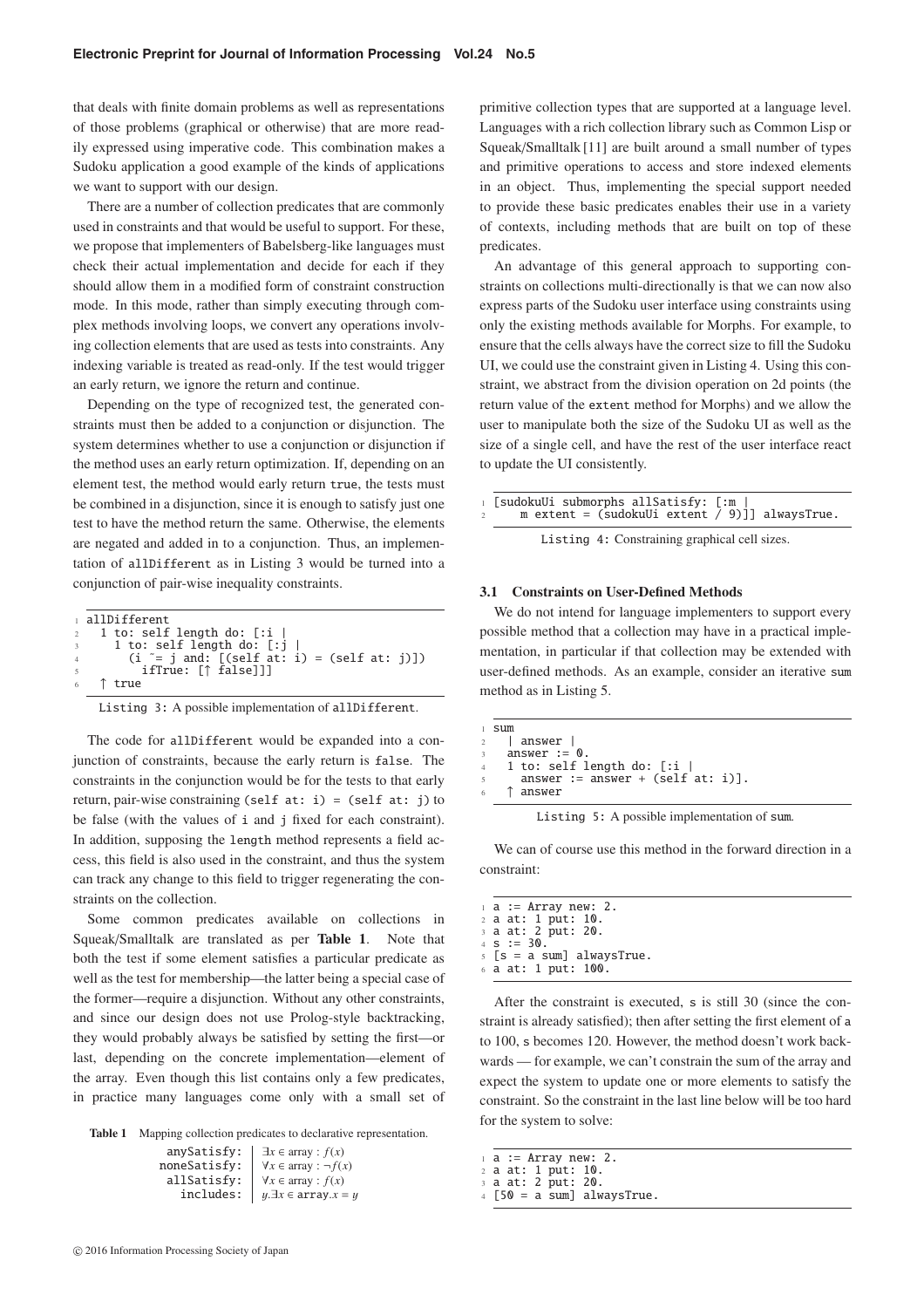We have found a design pattern for user code that works well in these situations that *can* provide something that works both forward and backward. Rather than using a method that returns the calculated sum of the elements, we eagerly update the sum as the array changes in a variable. This can be done by writing an ordinary method that sets up a recursive network of addition constraints over the array elements. The sum becomes an instance variable of our collection, and the implementation of that collection must take care to correctly initialize the constraint network when it is created or an element is added or removed. An example of such an initialization is given in Listing 6. The advantage for code using the collection's sum in further constraints is that it is used simply as a variable — constraints on it can work both ways, and it can even be assigned and the array changes to satisfy the constraints.

|                | ⊤ initializeSum                                                |
|----------------|----------------------------------------------------------------|
| $2^{\circ}$    | $self.length = 0$                                              |
| $\mathcal{R}$  | ifTrue: $[5e1f \text{ sum} = 0]$ alwaysTrue]                   |
| $\overline{4}$ | ifFalse: $\lceil \text{Self sum} \rceil = \text{Self at: 1} +$ |
| $\sim$         | self allButLast sum] alwaysTrue].                              |
|                |                                                                |

Listing 6: A possible initialization for a constrainable sum.

## **3.2 Implementing Constraints on Collections in Babelsberg**/**S**

Babelsberg/S implements a prototype of our scheme to support constraints on object-oriented collections. As a result, the domain constraint of a Sudoku puzzle can be expressed through sending the collection predicate allSatisfy: to sudoku (Listing 7).

| 1 [sudoku allSatisfy: [:cell   cell between: 1 and: 9]] |  |  |  |
|---------------------------------------------------------|--|--|--|
| alwaysSolveWith: solver.                                |  |  |  |

Listing 7: Defining the domain of all Sudoku cells with the Collection API.

The extension to support collections directly in Babelsberg/S leverages the fact that Smalltalk comes with only one fixedsize pointer array type, upon which the Smalltalk collections library builds. This type provides three methods implemented in primitives for all low-level access: at:, at:put:, and replaceFrom:to:with:startingAt:.

Babelsberg/S subclasses the basic Array class and overrides the three low-level access methods to intercept any modifications to the array. In addition, it overrides the copyFrom:to: method, which is regularly used in Squeak to access sub-sequences of an array.

In constraint construction mode, any array that is visited in the dynamic extent of the execution is transparently replaced by the Babelsberg/S subclass. Besides the overridden methods, this subclass is a completely transparent proxy. Each element in the array that participates in the constraint is wrapped in a ConstraintVariable. The predicates of the collection API are straightforward to support. The predicates anySatisfy:, noneSatisfy:, and allSatisfy: are mapped as per Table 1. Note that for the first relation, a disjunction over all elements must be created. For solvers that do not support disjunctions, Babelsberg/S forces the first element to satisfy the block. This prevents the system from finding solutions in many cases. To find

 $© 2016 Information Processing Society of Japan$ 

additional solutions with solvers without disjunctions requires backtracking in the case of unsatisfiable constraints. This is not implemented yet, but is left for future work.

In general, any predicate method available on collections can be used in constraints, as per our design for supporting user defined methods as collection predicates. For example, predicate methods such as allDifferent: can be mapped to pair-wise inequalities by simply interpreting their implementation in constraint construction mode. Other methods that are useful in constraints reduce all elements of a collection and then express properties over those reductions. Reduction methods include the sum method mentioned above, as well as the count: method that returns the number of elements that satisfy a particular condition.

The constraints created with these methods are reconstructed when the elements in the array change, but since the size of arrays is fixed, the length of the linear expressions is bounded, so in the Babelsberg/S implementation, we only initialize intermediate variables once, as the underlying array cannot grow or shrink. Since we only need to initialize them once, this can be taken care of by the framework.

Predicates over expressions are useful to state constraints on a collection as a whole, rather than on each of its elements. We have used this, for example, in our implementation of the Outside-Sum-Sudoku. Here, all elements in a collection must sum to the number outside the Sudoku. When one element changes, the others must change, too, to ensure the total sum does not.

We have found few use-cases for the most general collectionmethods do:, collect:, and select: that could not be expressed using more specific methods. These methods create new collections from existing ones. What the developer means when using them and how to translate that meaning to the solver is less clear in the general case, and we do not support them for now. We have found that uses of select:, collect:, and detect: in predicate expressions can usually be replaced by the direct predicate methods. We have found that the iteration method do: is usually just used to express constraints on each element, and can usually be pulled outside of the constraint block. We might lift this restriction in the future if we find a significant number of uses of these methods in constraints that are much more expressive than their direct predicate counterparts. Until then, and for simplicity in the implementation, we do not allow these methods in constraints.

#### **3.3 Maintaining Constraints in Babelsberg**/**S**

Once asserted, constraints need to continue to be satisfied until they are disabled, all objects they apply to are garbage collected, or the program stops. To ensure this, the Babelsberg design follows the *perturbation* model established by the Kaleidoscope constraint-imperative language [14]. This model is similar to reactive systems in that changes to one part of the system propagate to other parts. In reactive systems, these changes are made by sampling a continuous process or through discrete events. In Babelsberg, the changes are the concrete event of assigning a new value to a variable that participates in a constraint. These changes then potentially propagate to other variables to keep constraints satisfied.

Each variable that participates in a constraint implicitly re-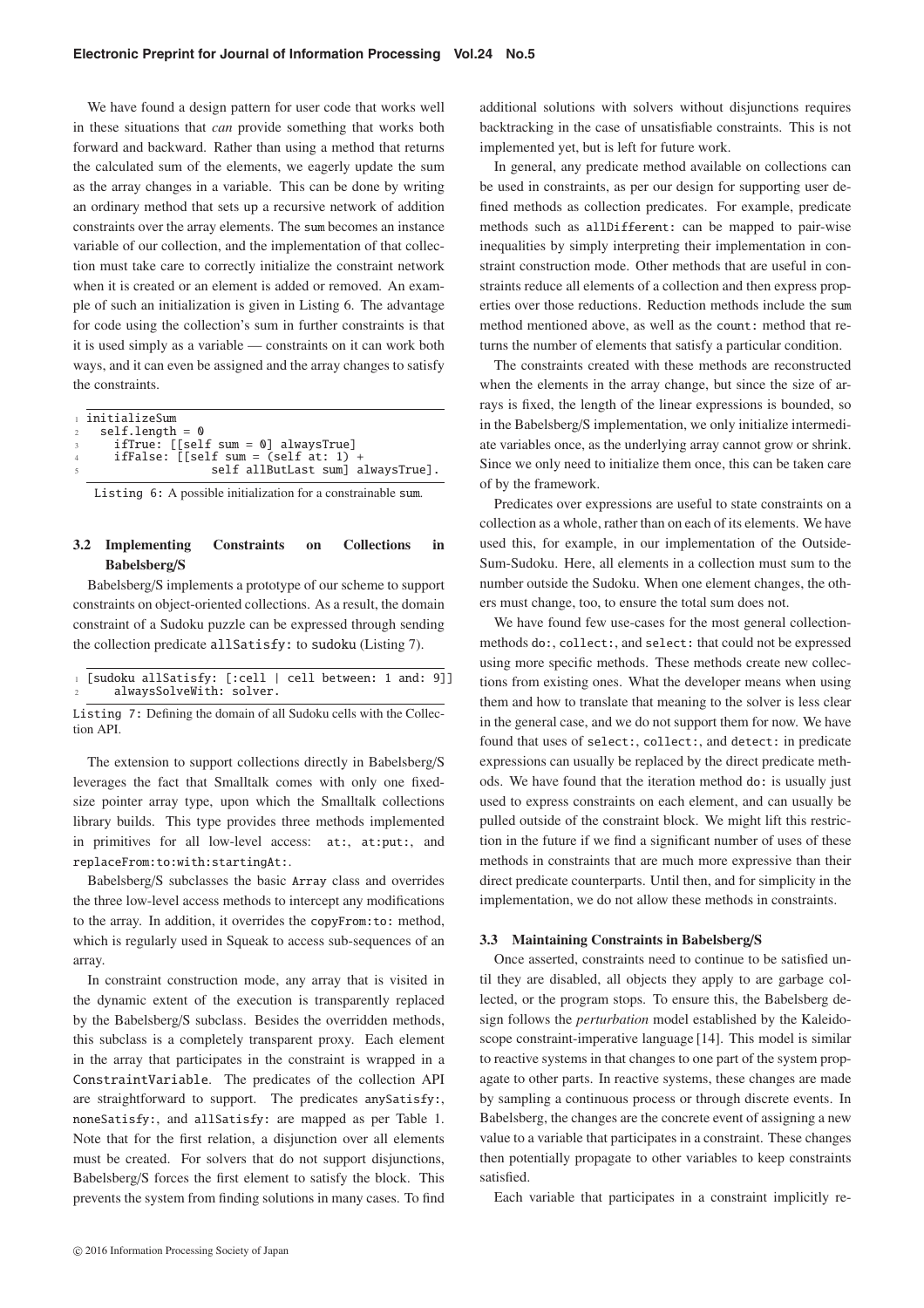acts to programmatic changes to its value by calling one or more solvers to re-satisfy the variable's constraints. Our wrappers around accessors intercept changes to variables that were used in a constraint and call suggestValue: on their associated ConstraintVariable. This adds a temporary equality constraint for the new value to the underlying constraint solver. The solver tries to solve all constraints. If the constraints are satisfiable, the new value is assigned. As a side-effect, other variables might change to satisfy constraints. If the solver cannot find a solution, a runtime error is generated and the new value is ignored.

In our Sudoku example, if a new value is assigned to a cell, the Sudoku constraints are solved in the background. If the solver finds a solution, the cell changes its value and the rest of the puzzle is adjusted to keep the Sudoku solveable. That is possible because the Sudoku application interacts with the underlying constraints.

Babelsberg/S can accommodate a variety of constraint solvers. Currently, it supports the Squeak implementation of Cassowary [1], and Z3 [4] through an IPC interface.

#### **4. Evaluation**

The constraints in Sudoku are easy to state, but not always easy to satisfy. A correct solution must assign each cell a number between 1 and 9 inclusively, while at the same time ensuring the no number occurs twice in a row, a column, or a block of 3 by 3 cells. We argue that logic puzzles such as Sudoku are good examples for interactive constraint applications. The user interface (written in Morphic) is shown in **Fig. 2**.

Listing 8 shows the constraints necessary to solve this Sudoku puzzle. These constraints use the Z3 constraint solver. Line 1 ensures that the user cannot change the numbers that were given initially. In some solvers, such as Cassowary, stay constraints can be used to express that the solver may not change a given variable, or to only change it if the constraints cannot be satisfied otherwise. Stay constraints are currently not supported in Z3, but will be in future versions. Currently, the method



**Fig. 2** The Morphic UI of the Sudoku puzzle. Some numbers (in black) are given initially. Each free cell allows the user to input a single number (in blue). The system can also generate hints (in red).

addConstraintsForAllGivenNumbers iterates over cells and creates a constraint that each cell that already has a value is always equal to just that value. Lines 3–4 assert the constraint that all cells must contain numbers between 1 and 9. Finally, lines 6– 10 ensure that no row, column, or  $3 \times 3$  box of cells can have duplicate numbers.

Note that the Squeak collection API does not contain a method allDifferent. Babelsberg/S adds this predicate for convenience. It is a normal object-oriented method in the Collection class that iterates over all elements in the collection and tests them for pairwise inequality. In ordinary code, this is just a test – the constraint interpreter, however, creates an inequality constraint expression for each comparison, exploding the allDifferent method into multiple constraints that the solver can understand. This means also, that subclasses can override the method and any different behavior will be reflected in the created constraints.

Note also that the normal accessor methods for rows and columns from Squeak Matrix objects are used, too. The Sudoku grid is just a subclass of Matrix that, besides a method to assert constraints on the given numbers, adds the atBox: accessor method to access each of the 9 boxes of size  $3 \times 3$ .

|                                              | sudoku addConstraintsForAllGivenNumbers.                                                                                                                                                        |  |  |  |  |  |
|----------------------------------------------|-------------------------------------------------------------------------------------------------------------------------------------------------------------------------------------------------|--|--|--|--|--|
|                                              | 3 [sudoku allSatisfy: [:cell  <br>4 cell between: 1 and: 9]] alwaysSolveWith: solver.                                                                                                           |  |  |  |  |  |
| $7\phantom{.0}$<br>8<br>$\overline{Q}$<br>10 | 6 (1 to: sudoku rowCount) do: [:index  <br>[(sudoku atRow: index) allDifferent &<br>(sudoku atColumn: index) allDifferent &<br>(sudoku atBox: index) allDifferent]<br>alwaysSolveWith: solver]. |  |  |  |  |  |

|  |  |  | Listing 8: All constraints of a Sudoku puzzle. |  |  |  |
|--|--|--|------------------------------------------------|--|--|--|
|--|--|--|------------------------------------------------|--|--|--|

As can be seen from Listing 8, the amount of code necessary for specifying all properties of a Sudoku puzzle is very small. With these, a solver can solve an arbitrary given Sudoku puzzle. The constraints are completely decoupled from the specific Sudoku puzzles and their given numbers.

In Babelsberg, constraints can be constructed, enabled and disabled at run-time, and, because they work correctly with method polymorphism, it is possible to subclass a logic puzzle to construct another by adding or removing constraints only. As an example, we have created Sudoku puzzle subclasses for *Diagonal Sudokus* and *Outside-Sum Sudokus*. In the former, the numbers of the two main diagonals have to be all different, and in the latter, the first three numbers in a row or a column must add up to a specific sum.

For a Diagonal Sudoku, provided there are accessor methods for the two diagonals, the method to create constraints is shown in Listing 9.

```
super createConstraints. "from normal Sudoku"
```

```
2 [(self diagonalFromTopLeft allDifferent)
```
and: [self diagonalFromTopRight allDifferent]] alwaysSolveWith: solver.

Listing 9: The Diagonal Sudoku.

With object-constraint programming (OCP), it does not matter in which way a constraint variable or a constraint changes. The constraint satisfaction automatically works on each disturbance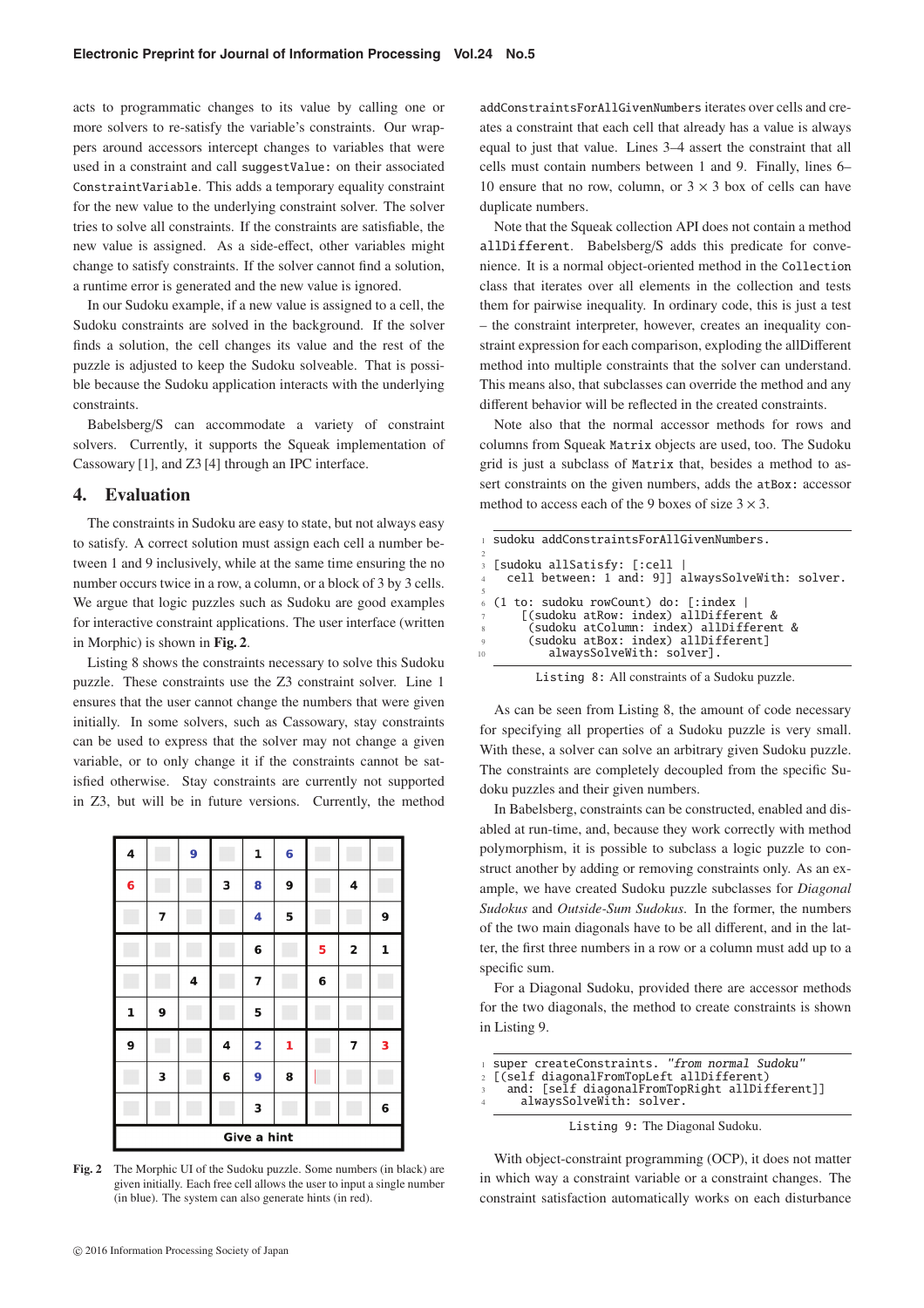of the system. Currently, the values of cells only change when the user enters a new value into the morph that represents a cell. If that value is not a number between 1 and 9, or the Sudoku cannot be solved by adding this value, the solver rejects the input. However, the constraints encode no source for the change, so it does not matter if the change actually occurred through keyboard input. The Sudoku could also be calculated entirely by the computer, or the game could allow remote users to send values over the network. The constraints thus provide flexibility, because the developer does not need to know all events that might change the puzzle.

## **5. Conclusions**

We have argued that OCP facilitates reactive systems in which dependencies between objects can be declared as constraints. It modularizes the relationship between objects and decouples constraint satisfaction from the application. Constraints can be dynamically added and removed, and are maintained automatically. This makes them useful for writing interactive applications. As an example, we implemented applications for specifying and solving different variants of Sudoku with constraints with a graphical user interface. The user can change the values of the constraint variables interactively without breaking the properties of the Sudoku. The application reacts on the user input by resolving the underlying constraints.

There are two major directions for future work. Regarding the implementation, we plan to implement an alternative solution to provide instance-specific wrappers. This will improve the compatibility of constrained objects with existing Smalltalk code. We also plan to support more features of the Babelsberg design as found in its JavaScript and Ruby implementations, such as incremental resolving, local propagation, and identity constraints.

Furthermore, we plan to leverage the Smalltalk metaprogramming facilities to explore how to aid developers in debugging and understanding constraints. If incorrect constraints are generated, why? If the solver cannot find a solution or is slow, what can be done? These are still open questions for Babelsberg, because constraints cannot be easily debugged.

**Figure 3** shows how we extended the Squeak debugger to support stepping into constraints. Our debugger has an additional pane on the top right  $\mathbb{O}$ , and a special inspector on the right hand side 2. The debugger works as it normally would when running imperative code, but upon entering contraint construction mode,

| <b>Constraint Debugger</b>                                                                                                                                                                                                    | $\Theta$ $\Theta$                                                                                                                                                         | required(0.0+1.0*1100)                                                                                                                                         |  |  |  |
|-------------------------------------------------------------------------------------------------------------------------------------------------------------------------------------------------------------------------------|---------------------------------------------------------------------------------------------------------------------------------------------------------------------------|----------------------------------------------------------------------------------------------------------------------------------------------------------------|--|--|--|
| BlockClosure>>alwaysSolveWithDebu A<br>BlockClosure>>alwaysTrue<br>UndefinedObject>>Dolt<br>CompiledMethod>>valueWithReceiver<br>[] in SmalltalkEditor(TextEditor)>>debi<br>Proceed<br>Restart<br>Into<br>Over<br><b>Dolt</b> | required(0.0+1.0*11[11.0]+-1.0*21[21.0]<br>required(0.0+1.0*12[12.0]+-1.0*22[22.0]<br>$\blacktriangleleft$<br>Þ.<br><b>Full Stack</b><br>Where<br><b>Tally</b><br>Through | $\sqrt{\phantom{a}}$ root required(0.0+1.0*11[11.0]<br><b>b</b> -strength: required<br>$-$ weight: $1.0$<br>$\blacktriangleright$ expression: 0.0+1.0*11[11.0] |  |  |  |
| $pt1 := TwoDeoint new a: 11.$<br>b:12.<br>$pt2 := TwoDPoint new a: 21;$<br>b: 22.<br>$\hat{p}$ [pt1 = pt2] always True                                                                                                        |                                                                                                                                                                           |                                                                                                                                                                |  |  |  |
| self<br>all inst vars                                                                                                                                                                                                         | thisContext<br>stack top<br>all temp vars                                                                                                                                 | Þ<br>$\blacktriangleleft$                                                                                                                                      |  |  |  |

**Fig. 3** Squeak debugger with constraints.

the debugger additionally tracks the constraints as they are created. In the example, we assert that pt1 and pt2 should be equal -3 . From just looking at the expression we cannot tell how many constraints would be created. We could infer from the implementation if the = method for 2d points that we will create two constraints, one for each pair of dimensions on those two points, but a debugger allows us to observe this fact and see the equations that have been translated for the Cassowary solver in the top right pane. On the right hand side, we can see the details of the first constraint and for example change its strength or the generated expression to see how that changes the program behavior. Additionally, we can step into the procedure that assigns updated values from the constraint solver to the program variables and thus see the global effects of a constraint. This is particularly useful to understand which solution a solver chooses for a particular constraints and how many variables are changed in which way. We plan to extend this prototype into a debugger that is useful to answer different questions that arise when developing with constraints.

Despite these avenues for future work, we think that Babelsberg/S is already a useful implementation of objectconstraint programming and we plan to include it in a future release of the R/Squeak distribution, a Squeak distribution that includes research projects considered useful for general purpose development \*1.

#### **References**

- [1] Badros, G.J., Borning, A. and Stuckey, P.J.: The Cassowary Linear Arithmetic Constraint Solving Algorithm, *ACM Trans. Computer-Human Interaction* (*TOCHI*), Vol.8, No.4, pp.267–306 (online), DOI: 10.1145/504704.504705 (2001).
- [2] Borning, A., Freeman-Benson, B. and Wilson, M.: Constraint Hierarchies, *Lisp and Symbolic Computation*, Vol.5, No.3, pp.223–270 (online), DOI: 10.1007/bf01807506 (1992).
- [3] Clarke, L.A.: A System to Generate Test Data and Symbolically Execute Programs, *IEEE Trans. Software Engineering*, Vol.2, No.3, pp.215–222 (online), DOI: 10.1109/tse.1976.233817 (1976).
- [4] de Moura, L. and Bjørner, N.: Z3: An Efficient SMT Solver, *Tools and Algorithms for the Construction and Analysis of Systems* (*TACAS*), pp.337–340, Springer (online), DOI: 10.1007/978-3-540-78800-3 24  $(2008)$ .
- [5] Felgentreff, T., Borning, A. and Hirschfeld, R.: Specifying and Solving Constraints on Object Behavior, *Journal of Object Technology*, Vol.13, No.4, pp.1–38 (online), DOI: 10.5381/jot.2014.13.4.a1  $(2014)$ .
- [6] Felgentreff, T., Borning, A., Hirschfeld, R., Lincke, J., Ohshima, Y., Freudenberg, B. and Krahn, R.: Babelsberg/JS, *Proc. European Conference on Object-oriented Programming* (*ECOOP*), Springer, pp.411–436 (online), DOI: 10.1007/978-3-662-44202-9 17 (2014).
- [7] Felgentreff, T., Millstein, T.D., Borning, A. and Hirschfeld, R.: Checks and Balances: Constraint Solving Without Surprises in Object-Constraint Programming Languages, *Proc. ACM SIGPLAN Conference on Object-Oriented Programming Systems, Languages, and Applications* (*OOPSLA*), ACM, pp.767–782 (online), DOI: 10.1145/2814270.2814311 (2015).
- [8] Freeman-Benson, B.N., Maloney, J. and Borning, A.: An Incremental Constraint Solver, *Communications of the ACM*, Vol.33, No.1, pp.54– 63 (online), DOI: 10.1145/76372.77531 (1990).
- [9] Graber, M., Felgentreff, T., Hirschfeld, R. and Borning, A.: Solving Interactive Logic Puzzles With Object-Constraints — An Experience Report Using Babelsberg/S for Squeak/Smalltalk, *Workshop on Reactive and Event-based Languages* & *Systems* (*REBLS*), pp.1:1–1:5 (2014).
- [10] Hirschfeld, R., Costanza, P. and Haupt, M.: An Introduction to Context-Oriented Programming with ContextS, *Generative and Transformational Techniques in Software Engineering II*, Springer, pp.396–407 (online), DOI: 10.1007/978-3-540-88643-3\_9 (2008).

https://www.hpi.de/swa/trac/SqueakCommunityProjects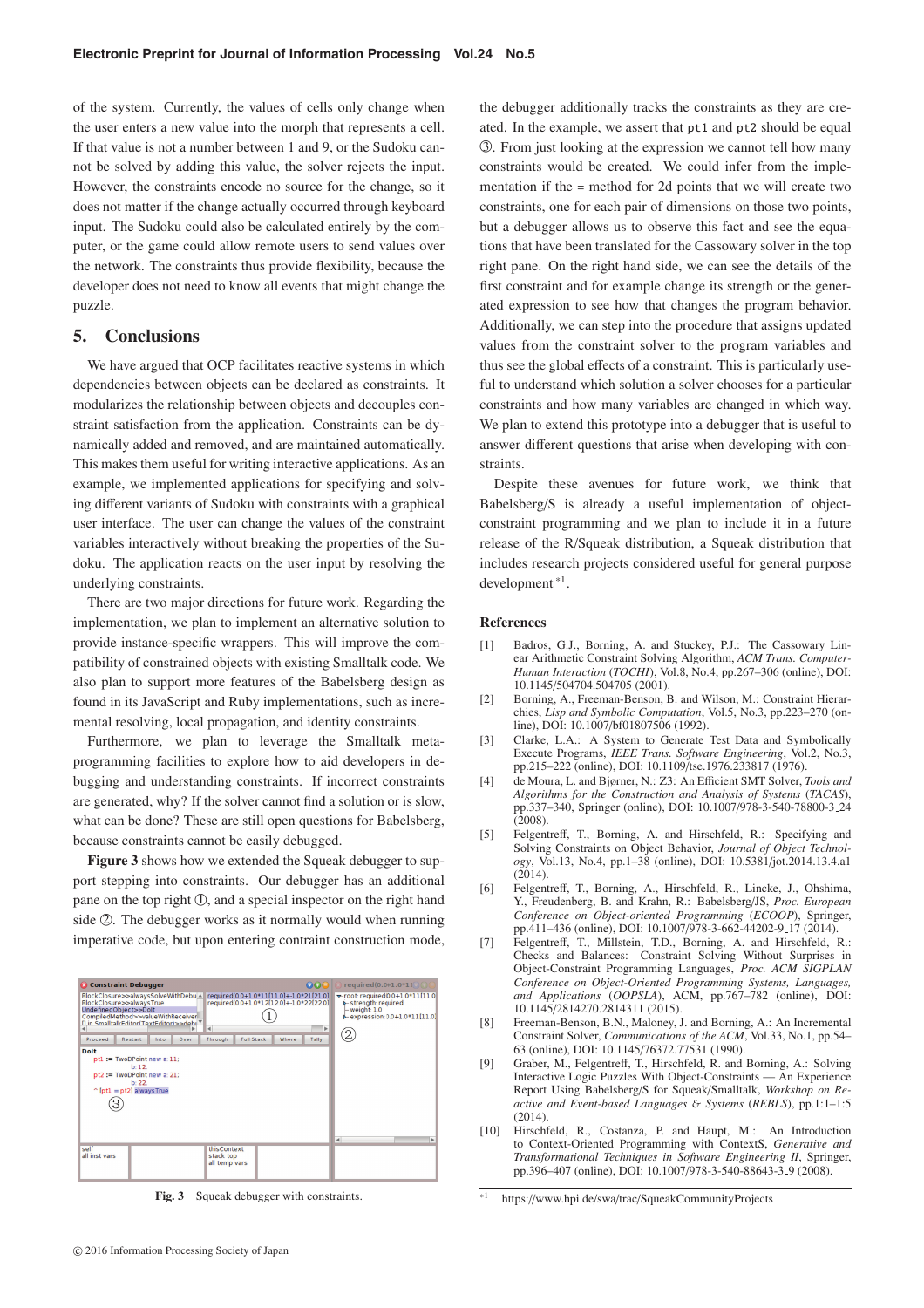- [11] Ingalls, D., Kaehler, T., Maloney, J., Wallace, S. and Kay, A.: Back to the Future: The Story of Squeak, a Practical Smalltalk Written in Itself, *Proceedings of the ACM SIGPLAN Conference on Object-Oriented Programming Systems, Languages, and Applications* (*OOP-SLA*), ACM, pp.318–326 (online), DOI: 10.1145/263698.263754 (1997).
- [12] Ist, I.L., Lynce, I. and Ouaknine, J.: Sudoku as a SAT Problem, *Proceedings of the International Symposium on Artificial Intelligence and Mathematics* (*AIMATH*), Springer, pp.1–9 (online), DOI: 10.1.1.331.458 (2006).
- [13] King, J.C.: Symbolic Execution and Program Testing, *Comm. ACM*, Vol.19, No.7, pp.385–394 (online), DOI: 10.1145/360248.360252 (1976).
- [14] Lopez, G., Freeman-Benson, B. and Borning, A.: Kaleidoscope: A Constraint Imperative Programming Language, *Constraint Programming*, Springer, pp.313–329 (online), DOI: 10.1007/978-3-642- 85983-0 12 (1994).
- [15] Maloney, J.: *Morphic: The Self User Interface Framework*, 4th edition (1995).
- [16] Maloney, J.: *An Introduction to Morphic: The Squeak User Interface Framework* (2001).
- [17] Milicevic, A., Rayside, D., Yessenov, K. and Jackson, D.: Unifying Execution of Imperative and Declarative Code, *Proc. International Conference on Software Engineering* (*ICSE*), pp.511–520, ACM (online), DOI: 10.1145/1985793.1985863 (2011).
- [18] Roy, P. and Pachet, F.: Reifying Constraint Satisfaction in Smalltalk, *Journal of Object-Oriented Programming*, Vol.10, No.4, pp.43–51 (1997).
- [19] Sadun, E.: *iOS Auto Layout Demystified*, Addison-Wesley (2013).
- [20] Taivalsaari, A., Mikkonen, T., Ingalls, D. and Palacz, K.: Web Browser as an Application Platform: The Lively Kernel Experience, Technical report, Sun Microsystems, Inc. (2008).
- [21] Van Hentenryck, P., Michel, L., Perron, L. and Régin, J.-C.: Constraint programming in OPL, *Principles and Practice of Declarative Programming*, Springer, pp.98–116 (1999).

## **Appendix**

# **A.1 Extension to the Formal Semantics of Babelsberg**

The semantic rules presented here are an extension to the semantics of Babelsberg/Objects, presented in the companion technical report to [7]. This appendix should be read as an additional chapter after that companion report.

The syntax is augmented to include an element  $\mathcal{D}$ , which ranges over the core predicates on collections such as allSatisfy:, anySatisfy:, includes: and so on. For languages which support re-definition of the methods that come with the language, we assume that the element matches only the original implementations, not user-defined re-definitions. Furthermore, we augment the syntax to also support accessing records using expressions.

|       |  | L-Value $L :: = x   e.1   e[e]$           |
|-------|--|-------------------------------------------|
| Label |  | 1 ::= record label names $  \Phi \rangle$ |

**Table A**·**1** gives an overview of the additional judgments used in this extension of the semantics. We add two opaque helper judgments. The first converts constants to label names, and the second checks if a constant value refers to an array class type. Both are defined in terms of the host language API. Note that for languages the support re-definition of core classes, the second judgment will return false if such re-definition has taken place.

Besides those additions, we only add the extended evaluation rules for dynamic field access and the special constraint construction mode (*ccm*) for collection APIs. Note that we do not add a

 $© 2016 Information Processing Society of Japan$ 

typing rule for dynamic field access — during inlining, such access are turned into ordinary field accesses, and their expressions are required to stay equal to the current value.

$$
\langle \mathbb{E} | \mathbb{S} | \mathbb{H} | \mathbb{C} | \mathbb{I} | \mathbf{e} \rangle \Downarrow \langle \mathbb{E}' | \mathbb{H}' | \mathbb{C}' | \mathbb{I}' | \mathbf{c} \rangle
$$
asLabel(c) = 1  

$$
\langle \mathbb{E}' | \mathbb{S}' | \mathbb{H}' | \mathbb{C}' | \mathbb{I}' | \mathbf{e}.1 \rangle \Downarrow \langle \mathbb{E}'' | \mathbb{H}'' | \mathbb{C}'' | \mathbb{I}'' | \mathbf{v} \rangle
$$
  

$$
\langle \mathbb{E} | \mathbb{S} | \mathbb{H} | \mathbb{C} | \mathbb{I} | \mathbf{e} [\mathbf{e}_i] \rangle \Downarrow \langle \mathbb{E}'' | \mathbb{H}'' | \mathbb{C}'' | \mathbb{I}'' | \mathbf{v} \rangle
$$
  
(E-ExpFileD)

$$
\langle \mathbb{E}, \mathbb{S}, \mathbb{H}, \mathbb{C}, \mathbb{I}, e \rangle \sim \langle \mathbb{E}', e_C, e'_i \rangle
$$
  

$$
\langle \mathbb{E}' | \mathbb{S} | \mathbb{H} | \mathbb{C} | \mathbb{I} | e \rangle \Downarrow \langle \mathbb{E}'' | \mathbb{H} | \mathbb{C} | \mathbb{I} | c \rangle
$$
 *asLabel*(c) = 1  

$$
\langle \mathbb{E}'', \mathbb{S}, \mathbb{H}, \mathbb{C}, \mathbb{I}, e.1 \rangle \sim \langle \mathbb{E}'''', e_C, e' \rangle
$$
  

$$
\langle \mathbb{E}, \mathbb{S}, \mathbb{H}, \mathbb{C}, \mathbb{I}, e[e_i] \rangle \sim \langle \mathbb{E}'''', e_{C_i} \wedge e_C \wedge e'_i = c, e' \rangle
$$
  
(I-ExpFieLD)

We extend the inlining judgment to also work for statements. This is used in the inlining judgment to translate calls to the wellknown collection predicates. These predicates will not match the previous I-MULTIWAYCALL rule, because their implementations have more than a single return expression, so that rule is unchanged. Because we allow a limited subset of statements, including assignment to locals in inlining collection predicates, the inlining rule including statements also returns an updated scope. In addition, the constraint expressions that are returned by the inlining rule for statements are split into groups for conjunctions and disjunctions — this is required to track, based on the early returns that are encountered, whether of set of inlined expressions all just one needs to be satisfied.

We define a helper rule to inline collection predicates:

$$
\langle \mathbb{E}' | \mathbb{S} | \mathbb{H} | \mathbb{C} | \mathbb{I} | e_0 \rangle \Downarrow \langle \mathbb{E}'' | \mathbb{H} | \mathbb{C} | \mathbb{I} | v \rangle
$$
  
\nE; H + v : T *isBasicCollection*(T) = true  
\n
$$
\langle \mathbb{E}_0 | \mathbb{S} | \mathbb{H} | \mathbb{C} | \mathbb{I} | e_1 \rangle \Downarrow \langle \mathbb{E}_1 | \mathbb{H} | \mathbb{C} | \mathbb{I} | v_1 \rangle
$$
  
\n
$$
\vdots
$$
  
\n
$$
\langle \mathbb{E}_{n-1} | \mathbb{S} | \mathbb{H} | \mathbb{C} | \mathbb{I} | e_n \rangle \Downarrow \langle \mathbb{E}_n | \mathbb{H} | \mathbb{C} | \mathbb{I} | v_n \rangle
$$
  
\n
$$
e_C = (e = v \land e_1 = v_1 \land \cdots \land e_n = v_n)
$$
  
\n
$$
lookup(v,1) = (x_1 \cdots x_n, s; return c)
$$
  
\n
$$
enter(\mathbb{E}_n, \mathbb{S}, \mathbb{H}, \mathbb{C}, \mathbb{I}, v, x_1 \cdots x_n, e_1 \cdots e_n)
$$
  
\n
$$
= (\mathbb{E}', \mathbb{S}_m, \mathbb{H}, \mathbb{C}, \mathbb{I})
$$
  
\n
$$
preparePredicate(\mathbb{E}, \mathbb{S}, \mathbb{H}, \mathbb{C}, \mathbb{I}, e, 1(e_1, \ldots, e_n))
$$
  
\n
$$
= (\mathbb{E}', \mathbb{S}_m, s; return c, e_C)
$$
  
\n
$$
(PREPAREPREDCATE)
$$

This rule sets up the required equalities for all the arguments and the receiver, and is essentially the same as I-CALL. As an addition, it limits any inlining to collection predicates that return a constant as a final statement. In the two rules that follow, this constant is further limited to be either true or false.

 $preparePredicate (\mathbb{E}, \mathbb{S}, \mathbb{H}, \mathbb{C}, \mathbb{I}, e \cdot \mathbb{P}(e_1, \ldots, e_n))$  $=(\mathbb{E}', \mathbb{S}', \mathbf{s}; \text{ return } \mathbf{c}, \mathbf{e}_0)$  $c = true$ ,  $\mathbb{S}', \mathbb{H}, \mathbb{C}, \mathbb{I}, \mathbb{s} \rangle \approx \texttt{<} \mathbb{E}'', \mathbb{S}', \mathsf{e}_1, \mathsf{e}_C, \mathsf{e}_D \texttt{>}$  $\langle \mathbb{E}, \mathbb{S}, \mathbb{H}, \mathbb{C}, \mathbb{I}, e \cdot \mathbb{D}(e_1, \ldots, e_n) \rangle \rightsquigarrow \langle \mathbb{E}'', e_0 \wedge e_1, e_C \rangle$ (I-PositivePredicate)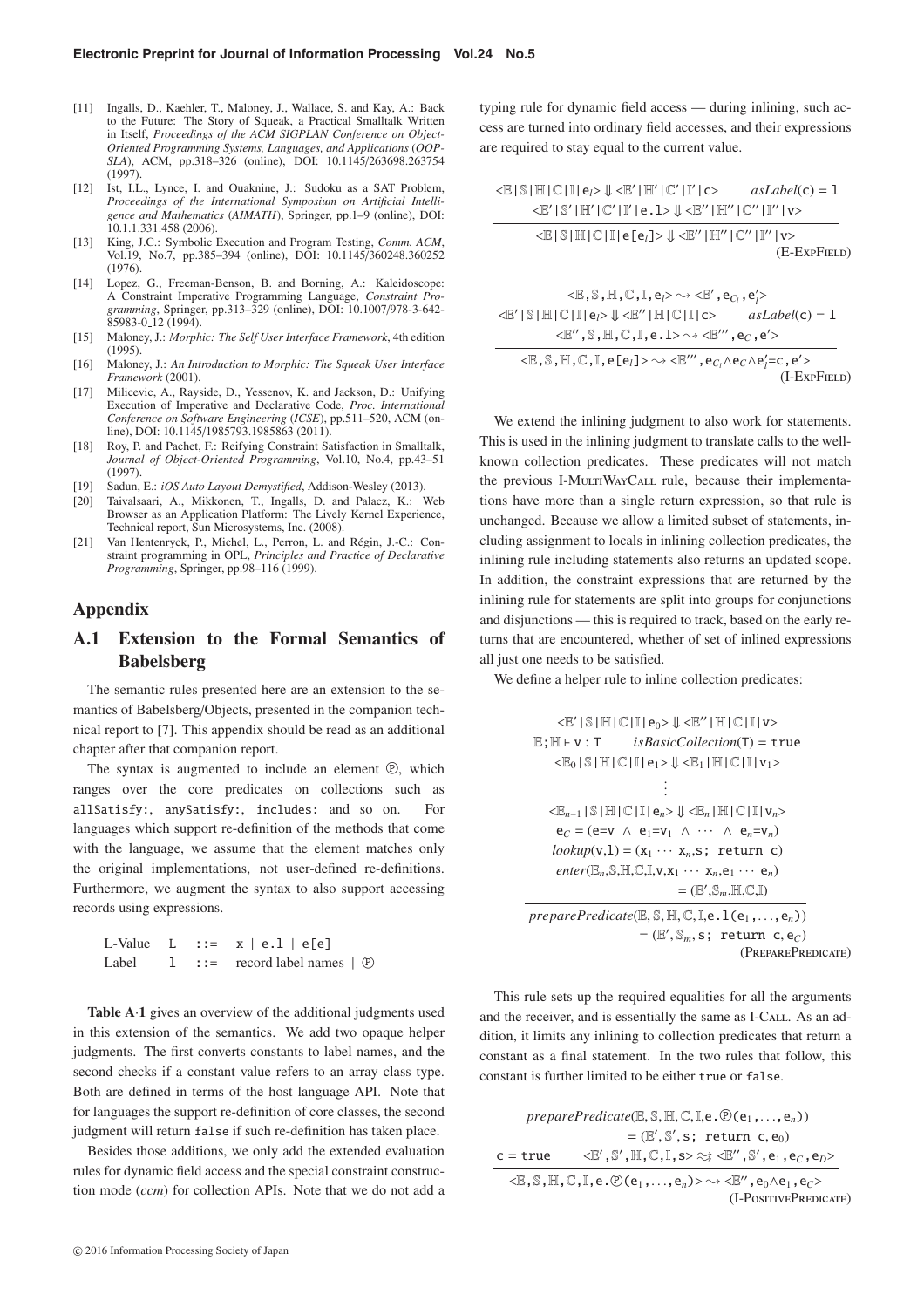#### **Electronic Preprint for Journal of Information Processing Vol.24 No.5**

**Table A**<sup> $\cdot$ 1</sup> Judgments and intuitions of additional and changed semantic rules. *Opaque Judgments*  $a sLabel(c) = 1$  Constant c converted into a label yields 1 *is Basic Collection*(T) = c When type T corresponds to a known basi When type T corresponds to a known basic collection type that is supported in constraints with predicates, c is true. *Constraint Solving*  $\langle \mathbb{E}, \mathbb{S}, \mathbb{H}, \mathbb{C}, \mathbb{I}, e \rangle \rightarrow \langle \mathbb{E}', e_0, e' \rangle$ Inlining expression e in  $\mathbb S$  is equivalent to e' in  $\mathbb E$  if  $e_C$  evaluates to true.  $\langle \mathbb{E}, \mathbb{S}, \mathbb{H}, \mathbb{C}, \mathbb{I}, \mathsf{s}\rangle \gtrsim \langle \mathbb{E}', \mathbb{S}', \mathsf{e}_0, \mathsf{e}_c, \mathsf{e}_d \rangle$ Inlining statement s is equivalent to solving conjunction of constraint expressions  $e_C$  and the disjunction of constraint expressions  $e_D$  if  $e_0$  evaluates to true. This inlining step returns an updated environment  $E'$  and scope  $\mathbb{S}'$ . *Helper Rule preparePredicate*( $\mathbb{E}, \mathbb{S}, \mathbb{H}, \mathbb{C}, \mathbb{I}, \mathbb{C} \cdot \mathbb{I}(\mathsf{e}_1, \dots, \mathsf{e}_n) = (\mathbb{E}', \mathbb{S}', \mathsf{s};$  return c,  $\mathsf{e}_C$ )<br>Preparing the method call **e** 1 (**e**, **e**) for Preparing the method call  $e \cdot l(e_1, \ldots, e_n)$  for inlining returns and updated environment  $E'$ , the fresh method scope  $S'$ , the method body  $s'$ , return  $c$  and is valid if  $e \circ e$  evaluates to true. method body  $s$ ; return c, and is valid if  $e_C$  evaluates to true.

 $preparePredicate (\mathbb{E}, \mathbb{S}, \mathbb{H}, \mathbb{C}, \mathbb{I}, e \cdot \mathbb{D}(e_1, \ldots, e_n))$  $=(\mathbb{E}', \mathbb{S}', \mathsf{s}; \text{ return } \mathsf{c}, \mathsf{e}_0)$  $c = false$ ,  $\mathbb{S}', \mathbb{H}, \mathbb{C}$  ,  $\mathbb{I}$  , s>  $\approx$   $\times$   $\mathbb{E}''$  ,  $\mathbb{S}'$  ,  $\mathsf{e}_1$  ,  $\mathsf{e}_C$  ,  $\mathsf{e}_D$  >  $\langle \mathbb{E}, \mathbb{S}, \mathbb{H}, \mathbb{C}, \mathbb{I}, e \cdot \mathbb{P}(e_1, \ldots, e_n) \rangle \sim \langle \mathbb{E}'', e_0 \wedge e_1, e_C \wedge e_D \rangle$ (I-NegativePredicate)

We use two separate rules for inlining through collection predicates that return true or false as their final statement. For methods that return true any disjunction, which would be created by an early return true, does not have to be fulfilled, as even without the early return the method would return true. Conversely, when the method returns false, fulfilling any conjunction will not suffice, because that would simply prevent an early return false, but not the final return statement.

Since we now allow inlining through a limited subset of statements, we add inlining rules for those. Note that these rules can only come into play through an I-\*PREDICATE. Furthermore, all rules not supplied here still lead to a failure to evaluate an I- \*Predicate rule, and fall back to the previous I-Call rule to set up a one-way constraint on the result of the call.

$$
\mathbb{S}(x) \uparrow \qquad \mathbb{E}(x_g) \uparrow
$$
  

$$
\langle \mathbb{E} | \mathbb{S} | \mathbb{H} | \mathbb{C} | \mathbb{I} | e \rangle \Downarrow \langle \mathbb{E}' | \mathbb{H} | \mathbb{C} | \mathbb{I} | v \rangle
$$
  

$$
\langle \mathbb{E}', \mathbb{S}, \mathbb{H}, \mathbb{C}, \mathbb{I}, e \rangle \sim \langle \mathbb{E}'', e_0, e' \rangle
$$
  

$$
\mathbb{S}' = \mathbb{S} \cup \{ (x, x_g) \} \qquad \mathbb{E}''' = \mathbb{E}'' \cup \{ (x_g, v) \}
$$
  

$$
e_c = (e_0 \land e' = v \land x_g = v)
$$
  

$$
\langle \mathbb{E}, \mathbb{S}, \mathbb{H}, \mathbb{C}, \mathbb{I}, x := e \rangle \approx \langle \mathbb{E}''', \mathbb{S}', e_c, \text{true}, \text{false} \rangle
$$
  
(I-AsgnNewLocal)

Assignments are only permitted to local variables. Since we can only start the statement inlining rules from a collection predicate  $\mathcal{D}$ , we start with a fresh scope and any local variable must be newly created first. In this case, assignment is turned into a required equality between the fresh variable name and the initial value. Note that we are using the expression judgment to evaluate the right-hand side, but we disallow any changes to the heap or

 $\mathbb{S}(\mathbf{x}) = \mathbf{x}_a$  $\mathbb{E}(\mathbf{x}'_a)$ <E|S|H|C|I|e> ⇓ <E |H|C|I|v>  $\langle \mathbb{E}', \mathbb{S}, \mathbb{H}, \mathbb{C}, \mathbb{I}, e \rangle \sim \langle \mathbb{E}'', e_0, e' \rangle$  $\mathbb{S}' = \mathbb{S} \setminus \{x, x_g\}$   $\mathbb{S}'' = \mathbb{S}' \cup \{(x, x'_g)\}\$  $\mathbb{E}''' = \mathbb{E}'' \cup \{(\mathbf{x}'_g, \mathbf{v})\}$  $e_c = (e_0 \wedge e' = v \wedge x'_g = v)$  $\langle \mathbb{E}, \mathbb{S}, \mathbb{H}, \mathbb{C}, \mathbb{I}, x \rangle := e \rangle \approx \langle \mathbb{E}''', \mathbb{S}'', e_{c}, \text{true}, \text{false} \rangle$ (I-AsgnLocal)

Since we do not allow creating additional constraints even in this extended inlining mode, there is no need to solve constraints when we re-assign to a local variable. Furthermore, since reassignments are needed for looping over collection indices, and these indices are also used to then access the collection, we create a fresh global name for every re-assigned variable. This way, every re-assignment turns into a new variable for the solver.

 $\langle \mathbb{E}, \mathbb{S}, \mathbb{H}, \mathbb{C}, \mathbb{I}, \text{skip} \rangle \gg \langle \mathbb{E}, \mathbb{S}, \text{true}, \text{true}, \text{true} \rangle$  (I-Skip)

$$
\langle \mathbb{E}, \mathbb{S}, \mathbb{H}, \mathbb{C}, \mathbb{I}, s_1 \rangle \approx \langle \mathbb{E}', \mathbb{S}', e_1, e_{C1}, e_{D1} \rangle
$$
  

$$
\langle \mathbb{E}', \mathbb{S}', \mathbb{H}, \mathbb{C}, \mathbb{I}, s_2 \rangle \approx \langle \mathbb{E}'', \mathbb{S}'', e_2, e_{C2}, e_{D2} \rangle
$$
  

$$
e_{C3} = e_{C1} \wedge e_{C2} \qquad e_{D3} = e_{D1} \vee e_{D2}
$$
  

$$
\langle \mathbb{E}, \mathbb{S}, \mathbb{H}, \mathbb{C}, \mathbb{I}, s_1; s_2 \rangle \approx \langle \mathbb{E}'', \mathbb{S}'', e_1 \wedge e_2, e_{C3}, e_{D3} \rangle
$$
  
(I-Step)

The skip and sequence rules are straightforward. The conjunction and disjunction expressions from the sequences are connected appropriately.

$$
s = \text{if } e \text{ then return true else } s_1
$$
\n
$$
\langle \mathbb{E}, \mathbb{S}, \mathbb{H}, \mathbb{C}, I, e \rangle \sim \langle \mathbb{E}', e_C, e' \rangle
$$
\n
$$
\langle \mathbb{E}, \mathbb{S}, \mathbb{H}, \mathbb{C}, I, s \rangle \approx \langle \mathbb{E}, \mathbb{S}, e_C, \text{true}, e' \rangle
$$
\n
$$
(I-IrTHENRETURNTRUE)
$$
\n
$$
s = \text{if } e \text{ then return false else } s_1
$$
\n
$$
\langle \mathbb{E}, \mathbb{S}, \mathbb{H}, \mathbb{C}, I, e \rangle \sim \langle \mathbb{E}', e_C, e' \rangle
$$
\n
$$
\langle \mathbb{E}, \mathbb{S}, \mathbb{H}, \mathbb{C}, I, s \rangle \approx \langle \mathbb{E}, \mathbb{S}, e_C, e' = \text{false}, \text{false} \rangle
$$
\n
$$
(I-IrHERRETURNFALSE)
$$

We only support if-clauses used as early returns in this extended inlining mode. As described in Section 3, if the early return would return true, the inlined conditional is used in a disjunction, otherwise it is used in a conjunction.

the constraint stores.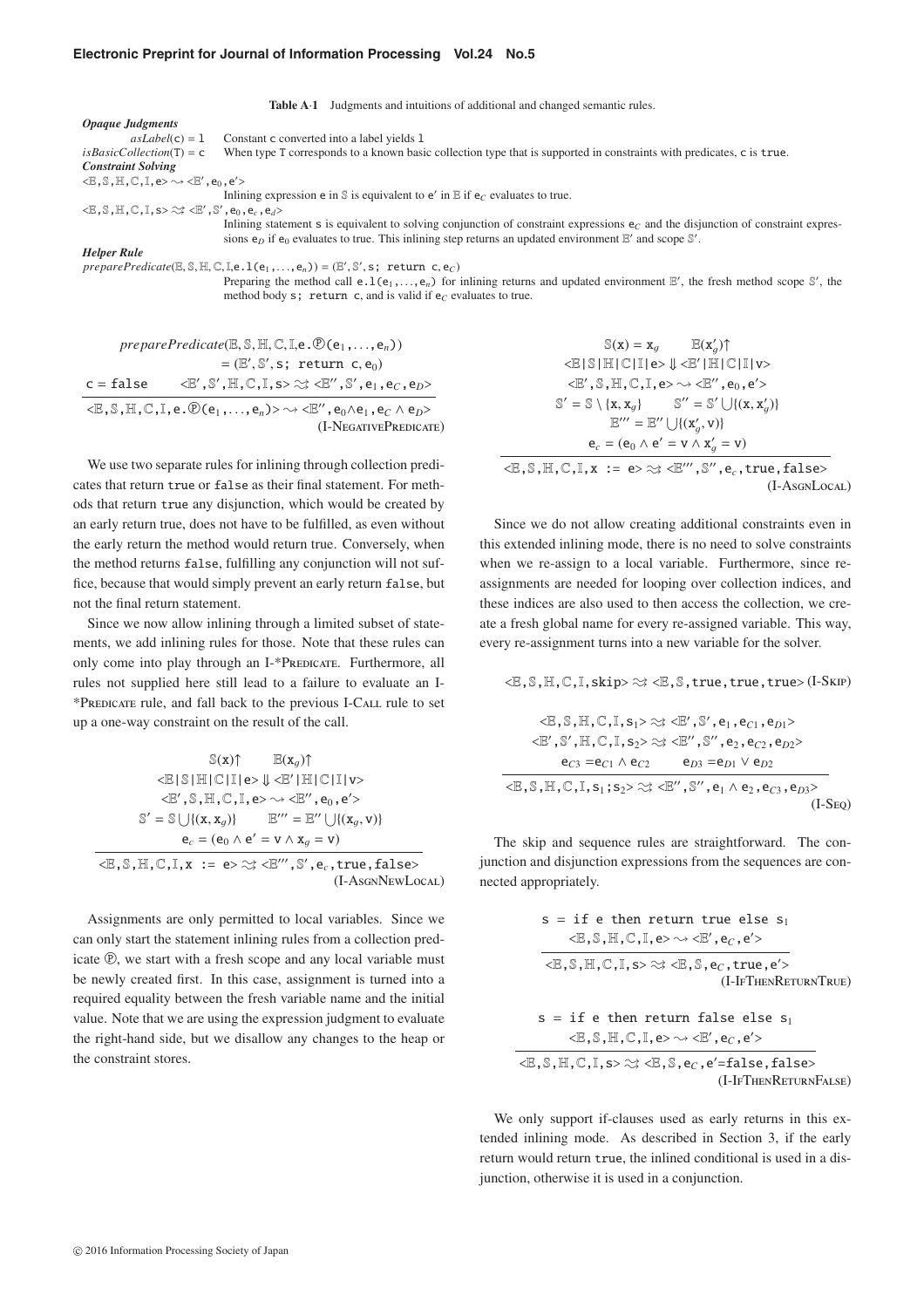$$
s_0 = \text{while } e \text{ do } s
$$
\n
$$
\langle \mathbb{E} | \mathbb{S} | \mathbb{H} | \mathbb{C} | \mathbb{I} | e \rangle \Downarrow \langle \mathbb{E}' | \mathbb{H} | \mathbb{C} | \mathbb{I} | \text{true} \rangle
$$
\n
$$
\langle \mathbb{E}', \mathbb{S}, \mathbb{H}, \mathbb{C}, \mathbb{I}, e \rangle \sim \langle \mathbb{E}'', e_0, e' \rangle
$$
\n
$$
\langle \mathbb{E}'', \mathbb{S}, \mathbb{H}, \mathbb{C}, \mathbb{I}, s \rangle \approx \langle \mathbb{E}''', \mathbb{S}', e_1, e_{C_1}, e_{D_1} \rangle
$$
\n
$$
\langle \mathbb{E}''', \mathbb{S}', \mathbb{H}, \mathbb{C}, \mathbb{I}, s_0 \rangle \approx \langle \mathbb{E}''', \mathbb{S}'', e_r, e_{C_r}, e_{D_r} \rangle
$$
\n
$$
e' = e_0 \wedge e' \wedge e_1 \wedge e_r \qquad e_C = e_{C_0} \wedge e_{C_r}
$$
\n
$$
e_D = e_{D_0} \vee e_{D_r}
$$
\n
$$
\langle \mathbb{E}, \mathbb{S}, \mathbb{H}, \mathbb{C}, \mathbb{I}, s_0 \rangle \approx \langle \mathbb{E}''', \mathbb{S}'', e', e_C, e_D \rangle
$$
\n
$$
(I-WHILEDo)
$$

 $s_0$  = while e do s  $\langle \mathbb{E} | \mathbb{S} | \mathbb{H} | \mathbb{C} | \mathbb{I} | e \rangle \Downarrow \langle \mathbb{E}' | \mathbb{H} | \mathbb{C} | \mathbb{I} |$  false>  $<\!\!\mathbb{E}'$  ,  $\mathbb{S}$  ,  $\mathbb{H}$  ,  $\mathbb{C}$  ,  $\mathbb{I}$  ,  $e\!\!\succ\!\!\sim\!\prec\!\!\mathbb{E}''$  ,  $e_0$  ,  $e'\!\!>$ 

 $<\!\!\mathbb{E}\, , \mathbb{S}\, , \mathbb{H}\, , \mathbb{C}\, , \mathbb{I}\, , s_0\!\!> \approx\, \ll\!\!\mathbb{E}^{\prime\prime}\, , \mathbb{S}\, , e_0\wedge\mathrm{e}^\prime\!\!=\!\mathrm{false}\, , \mathrm{true}\, , \mathrm{false}\!\!>$ (I-WhileSkip)

Finally, the while construct is now supported during inlining. Note that the loop condition is inlined and required to stay at its value. This prevents the solver from being able to change the loop condition to, for example, satisfy the collection predicate only on a subset of the collection.

There is an issue with these rules: they may generate constraints that are too strong. Consider the following method:

|                | def some_or_none()                           |
|----------------|----------------------------------------------|
| $\overline{2}$ | $i := 0:$                                    |
| $\overline{3}$ | while $i <$ self.length do (                 |
|                | if self[i] $> 10$ then return true;<br>$4 -$ |
| $5^{\circ}$    | if self[i] $<$ 0 then return false;          |
|                | 6 $i := i + 1$                               |
|                | $7 \rightarrow$                              |
|                | 8 return true                                |
| $\mathbf{Q}$   | end                                          |
|                | 10 always ary.some_or_none()                 |
|                |                                              |

The constraint ensures that at least one element in the array is larger than ten, or else all elements are negative. Here, the constraint would be satisfied if:

<sup>∃</sup>(*x*, *<sup>i</sup>*) <sup>∈</sup> ary. (*<sup>x</sup>* > <sup>10</sup> <sup>∧</sup> (∀(y, *<sup>j</sup>*) <sup>∈</sup> ary.¬(y < 0) <sup>∨</sup> *<sup>j</sup>* > *<sup>i</sup>*)) V  $\forall$ (*x*, *i*) ∈ ary.¬(*x* < 0)

But the I-PositivePredicate rule would always require the conjunction to be satisfied, so the solver would have to solve this stronger constraints instead:

$$
\forall (x, i) \in \text{ary.} \neg (x < 0)
$$

We have decided to avoid additional complexity in the rules to support generating the proper constraints in these cases. The code above could easily be rewritten to use two methods which each test one property, and then use these in a disjunction. Since the set of supported collection predicates  $\mathcal{P}$  is defined as part of the language, such methods may simply not be included in that set.



**Tim Felgentre**ff is a Ph.D. student at the Software Architecture Group at the Hasso Plattner Institute (HPI), University of Potsdam, and a member of the HPI Research School for Service-Oriented Systems Engineering since 2013. His research interests are around programming language constructs and virtual machines.

(See also http://www.hpi.de/swa/people/felgentreff)



**Robert Hirschfeld** is a professor of Computer Science at the Hasso Plattner Institute at the University of Potsdam, Germany. He is interested in improving the comprehension and design of software systems. Robert enjoys explorative programming in interactive environments. He served as a visiting professor at the

Tokyo Institute of Technology and The University of Tokyo, Japan. Robert was a senior researcher with DoCoMo Euro-Labs, the European research facility of NTT DoCoMo Japan, where he worked on infrastructure components for next generation mobile communication systems with a focus on dynamic service adaptation and context-oriented programming. Prior to joining DoCoMo Euro-Labs, he was a principal engineer at Windward Solutions in Sunnyvale, California, where he designed and implemented distributed object systems, consulted in the area of object database technologies, and developed innovative software products and applications. Robert studied engineering cybernetics and computer science at Ilmenau University of Technology, Germany. (See also http://hpi.de/swa/)



**Maria Graber** has studied at the Hasso Plattner Institute until 2015. She received her masters degree at the Software Architecture Group for designing Babelsberg/S and extending it with constraints on collections. Maria now works at the IVU Traffic Technologies AG in Berlin, where she develops planning software for trans-

portation companies.